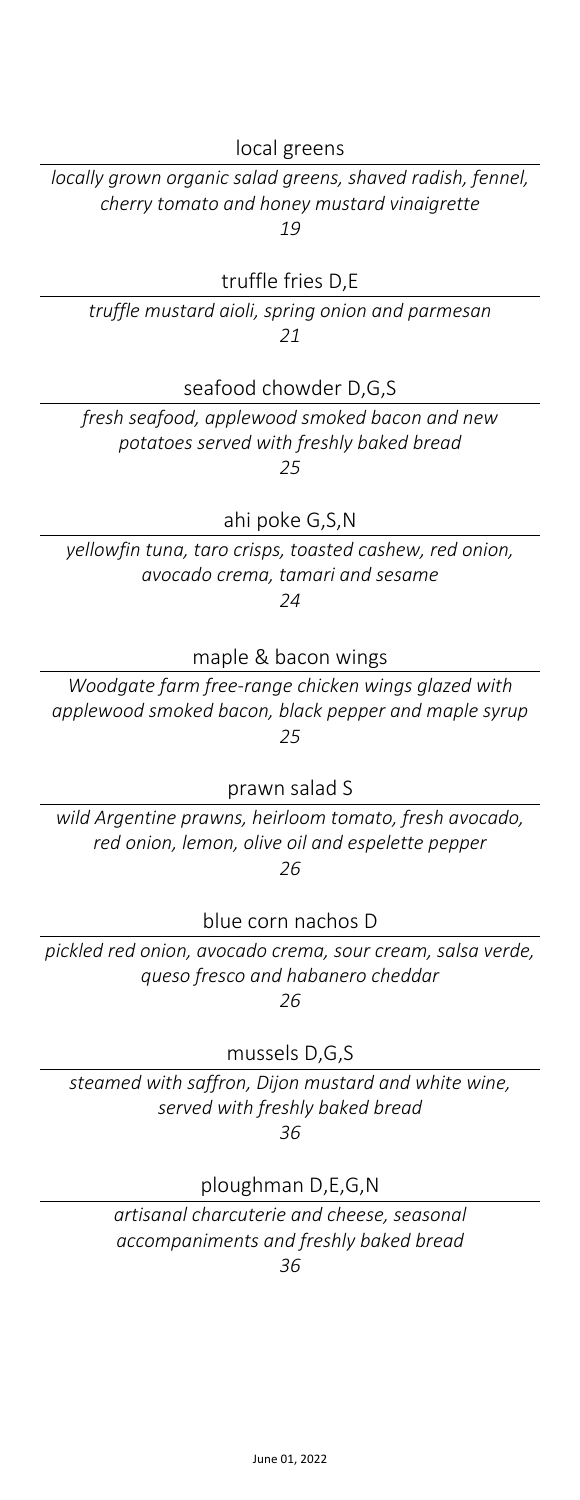Tannadice Farms grass fed beef burger D,E,G

*bread and butter pickles, beefsteak, truffle mustard aioli, butter lettuce, sesame brioche bun, choice of fries or local greens salad 29*

very good butcher's smokin' bean burger D,E,G

*bread and butter pickles, beefsteak tomato, truffle mustard aioli, butter lettuce, sesame brioche bun, choice of fries or local greens salad 25*

grilled chicken club D,E,G

*Island Farmhouse chicken breast, applewood smoked bacon, garlic aioli, beefsteak tomato and butter lettuce, choice of fries or local greens salad 29*

seafood spaghetti D,E,G,S

*fresh pasta with sauteed prawns, mussels and clams in garlic, tomato and white wine 36*

spaghetti carbonara D,E,G

*fresh pasta with applewood smoked bacon, black pepper, egg yolk, parmesan and broccolini 29*

fish & chips G,E,S

*wild pacific cod, house cut fries and caper dill aioli 28/34*

gochujang glazed tofu donburi

*steamed haiga mai rice, avocado, cucumber and sesame roast mushrooms 28*

cobb salad D,E

*locally grown organic salad greens, applewood smoked bacon, tomato, avocado, cucumber, red onion, blue cheese and boiled free-range organic hen's egg*

*24*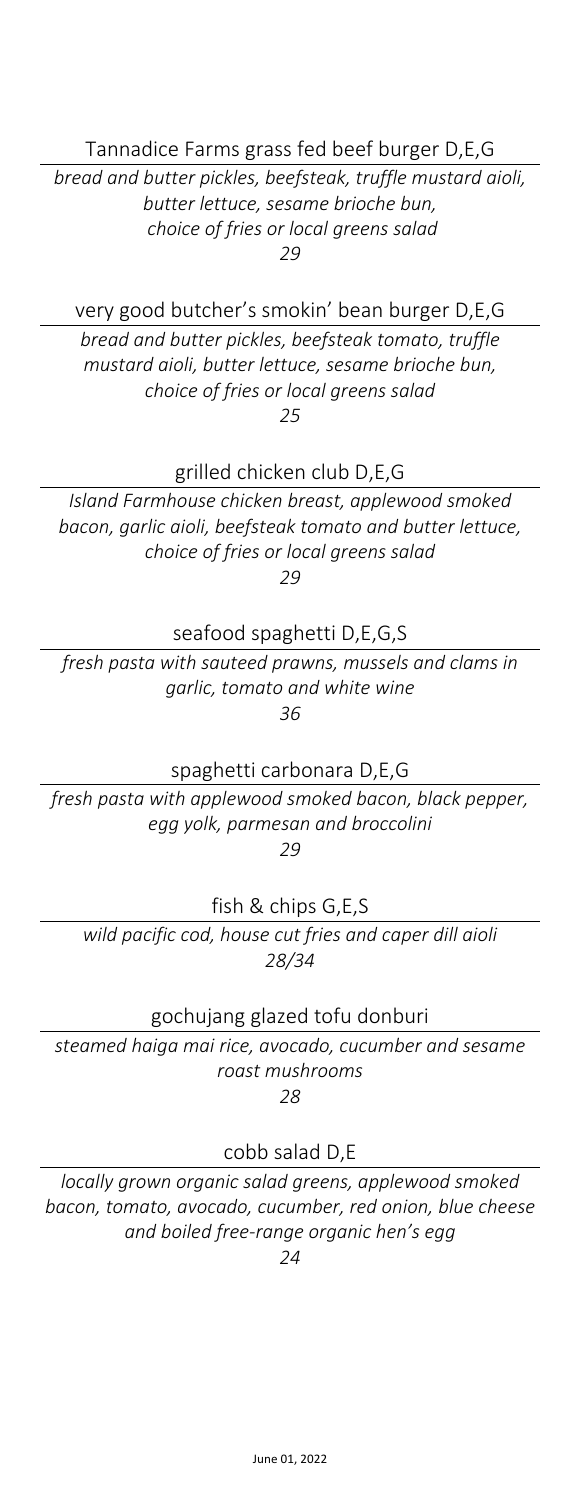## LUNCH FEATURE

*available weekdays from 11am-2pm*

### steak sandwich G,E

*charbroiled sirloin of premium Angus beef, truffle mustard aioli, arugula and crispy onions served open face, choice of fries or local greens salad*

*25*

## DINNER FEATURES

*available after 5pm daily*

steak & chips D

*charbroiled 8oz. New York Strip of premium Angus beef, house made fries and peppercorn sauce 55*

grilled BC salmon D,S

*crushed new potatoes, artichokes and green olive sauce 38*

pan-roast chicken breast D

*Cowichan Valley raised Island Farmhouse chicken, parmesan polenta croquettes and smoked tomato coulis 36*

# ADDITIONS

*sauteed prawns 16 | half avocado 8 grilled Island Farmhouse free-run chicken breast 18 house cut fries 7/9 | fresh baked bread 6 Applewood Smoked cheddar 4 | thick sliced bacon 4 additional side fries or local greens 6*

*Consuming raw or undercooked foods may increase your risk of foodborne illness. Menu may change due to availability of ingredients.*

*D contains dairy | G contains gluten | E contains eggs S contains fish or shellfish | N contains nuts Other allergens may be present, please inform your server of any food allergies or dietary restrictions.*